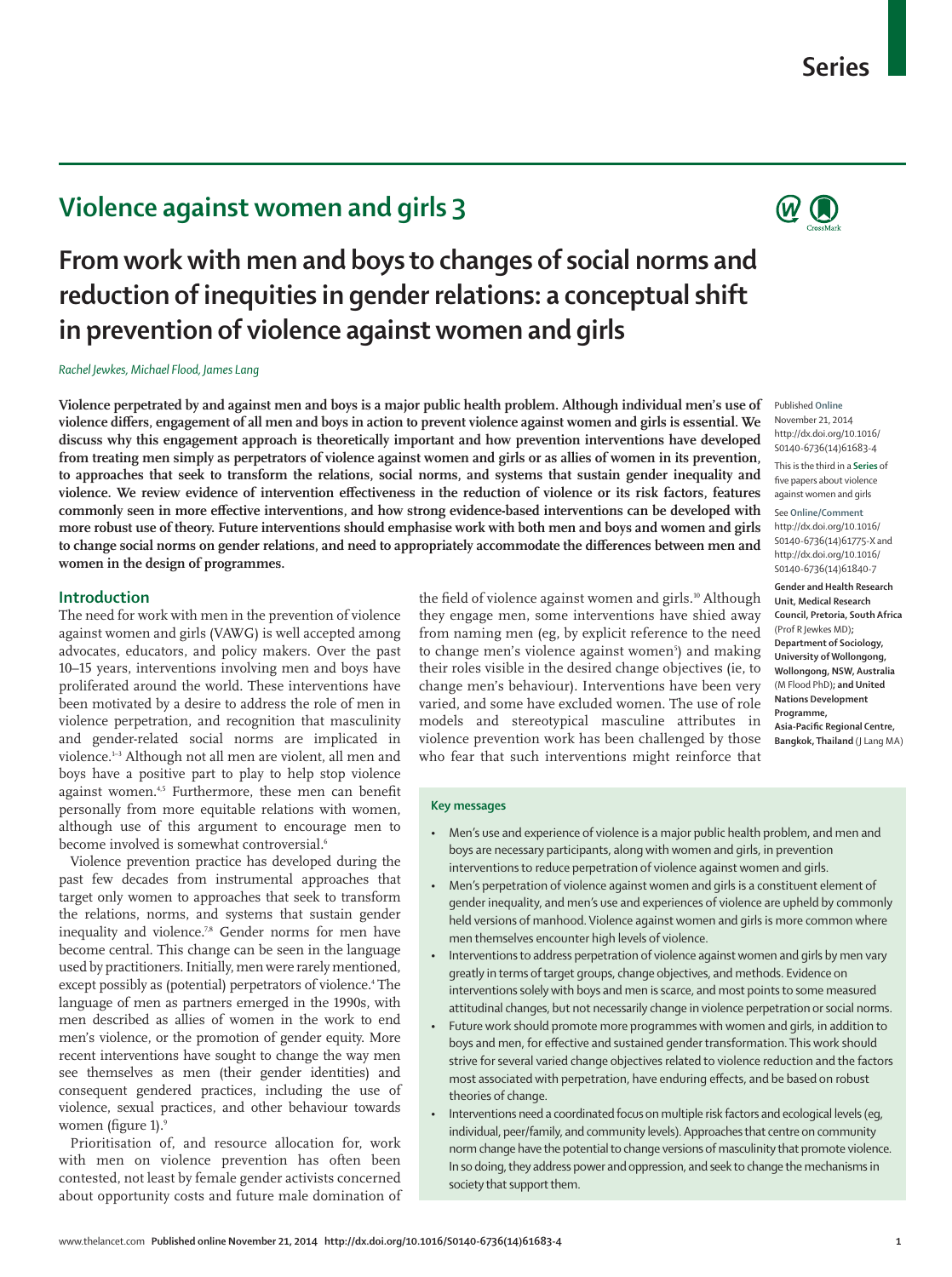

### *Figure 1:* **Changing perspectives on men in violence prevention**

Shifts in influential views of men and violence prevention over time; however, these shifts are not linear and contemporary interventions can show signs of all four.

Correspondence to: Prof Rachel Jewkes, Medical Research Council, Private Bag X385, Pretoria 0001, South Africa **rjewkes@mrc.ac.za**

which we most seek to change.9 Women's groups have voiced concerns that donors have diverted funding from women's programmes and services to work with men, and this has further marginalised women's voices and experiences.6 This Series paper seeks to situate these debates by addressing the questions of why focus on men's violence, what part gender plays, what works in work with men, and how evidence and gender theory can be used to work more effectively to address social norms on gender relations with men and boys in addition to women and girls.

# **The multiplicity of men's use of violence**

Perpetration of violence against women and girls by men spans the lifecourse. Children can perpetrate sexual violence, but in the teenage years rape becomes more common such that between a half and three-quarters of men who ever rape first do so as teenagers.11–14 After marriage or dating, some men use emotional, financial, physical, or sexual violence against a wife or girlfriend, and violence often persists throughout the relationship, although it occurs most commonly at younger ages.<sup>14,15</sup> Rape and intimate partner violence occur in all cultures, with varying prevalence, and culturally specific forms of violence might be locally common, such as honour killings or female genital mutilation (FGM).

Men are also victims of violence. Interpersonal violence, mostly perpetrated by men, is the seventh ranked cause of loss of disability-adjusted life years of men aged 15–49 years worldwide, and is the leading cause in much of Latin America.<sup>16</sup> Rape of men (by men) is also appreciably

common. The 2013 UN multicountry study in Asia and the Pacific noted the population prevalence of male rape of men to be 2-8%.<sup>11</sup> Some of this abuse might have occurred in childhood, and credible estimates of male experience of child sexual abuse are about 4–32%.17 Men can also face partner violence, and 6% of male homicides worldwide are estimated to be by intimate partners.<sup>18</sup>

Men's use of violence against women and girls is closely related to their use of violence against other men, and in some cases their own experiences as victims.5,11,12,14,15 Men who have been victims are more likely to perpetrate intimate partner violence or rape, although most male victims do not subsequently perpetrate.11,12,15 Furthermore, men who are violent towards women and girls are much more likely to engage in violence against other men.11,12,15 Not surprisingly, where violence against women and girls is highly prevalent, male experiences of violence as victims are especially common, as is interpersonal violence between men.

# **Men, masculinity, and violence**

So how are these forms of violence connected? A simple explanation is that a society with a culture related to the use of violence, and social norms that are accepting of violence, in many respects permits a range of forms of violence.19,20 Although this can be empirically supported, it does not explain why men, rather than women, are the most common perpetrators of moderate and severe violence.<sup>21</sup> Nor does it explain the links between ostensibly quite different types of violence, such as sexual violence against girls and physical violence between men.<sup>11,15</sup> A more complete answer requires an understanding of the association between violence and masculinity.

This association is not simply Y-chromosome determined; prevalence and patterns of violence differ greatly worldwide, and individual differences exist between men in any one setting. The connection instead lies in gender; that is, the social values, roles, behaviours, and attributes thought to be appropriate and expected for men and women.<sup>22</sup> These sets of ideas and behaviours that constitute gender are defined and determined by societies and their subgroups. They vary across societies and, to the extent that they reflect social norms, they are propagated through the actions of people and institutions within a society.<sup>23-25</sup> Ideas and values related to gender affect how men view themselves as men, their social and intimate relationships, and institutions and policy frameworks.<sup>22,26</sup> Although differences between men and women are much less notable in more equitable societies, all societies tend to confer a higher social value on men than women, and a range of norms and powers derive from this.<sup>27</sup>

Although not all men are violent, and some actively oppose violence, the use of violence over women is one source of power accorded to men in many settings.8,28,29 Many different ways of being a man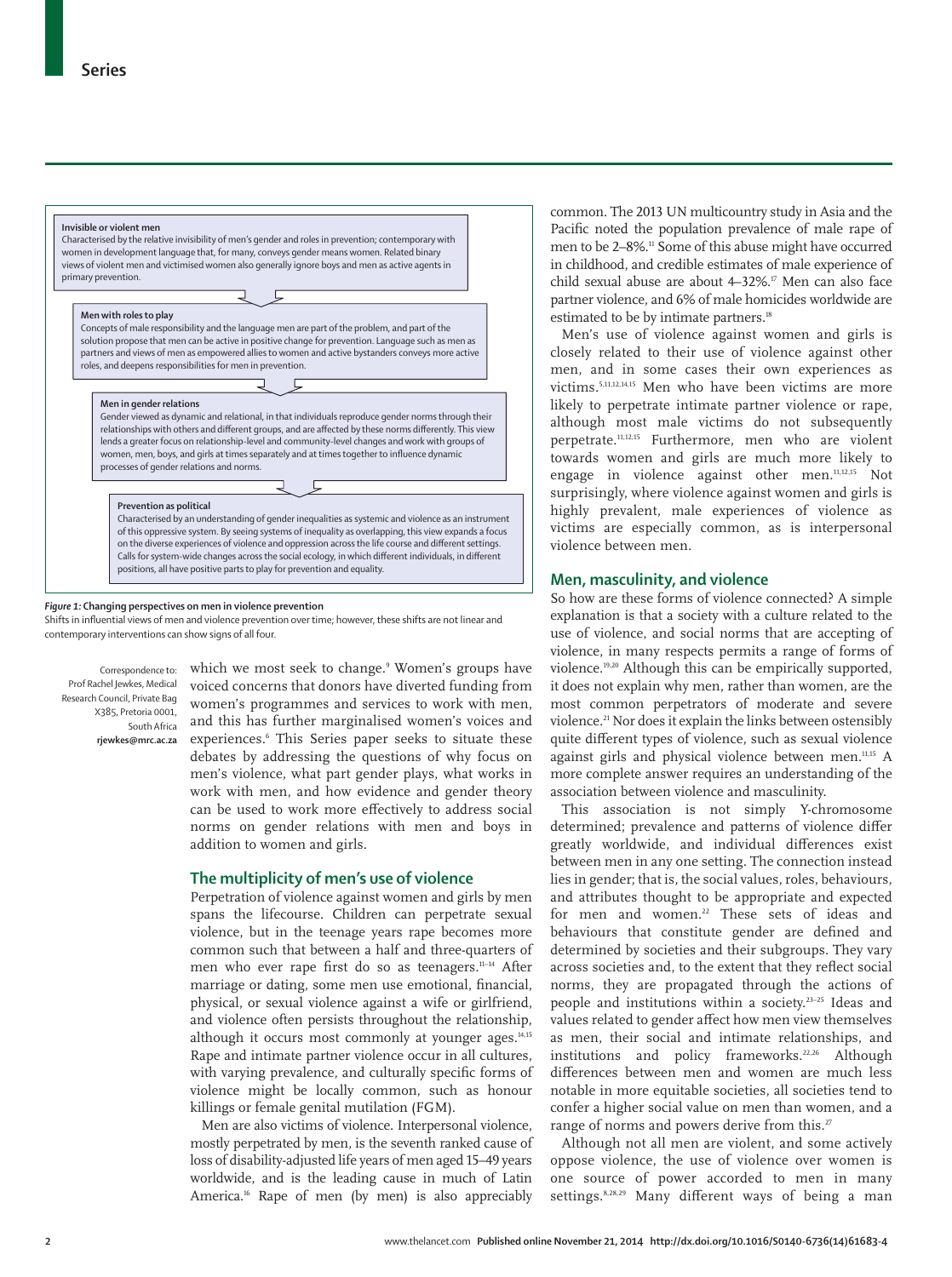(multiple masculinities) exist within a society, $30$  but dominance and control over women are frequently part of the set of male attributes and behaviours (masculinity) that is recognised as a shared social ideal.<sup>31</sup> The gender theorist Raewyn Connell<sup>22</sup> refers to the most legitimate and acclaimed version of manhood as hegemonic masculinity to show the particularities of how this position is achieved within a society.<sup>31</sup> Importantly, the dominance of this masculinity over others is not imposed, but rather becomes accepted by women and men as normal. This concept is taken in from childhood and aspired to by most men; even those who, for various reasons, cannot fulfil all the associated roles (eg, poverty preventing a man from being a provider). Mostly, both men and women agree that this social ideal shows how men (and gender relations) should be.<sup>32</sup> Thus both men and women need to be engaged in any efforts to change it.

Violence is not necessarily a part of masculinity, but the two are often linked. If women are expected to fall under men's control, then physical or sexual force and threat are ways to achieve this. This control also includes punishment of acts of resistance to, or transgression of, gender norms (eg, anti-lesbian violence). Physical strength and toughness are very frequently associated manly attributes, and violent competition between men is often used in demonstrations of this, such as fights for honour and territory.<sup>24,33,34</sup>

Not all masculinities of men who use violence are hegemonic.26,27,31 In most settings, exaggerated masculinities that caricature the masculine ideal exist, and emphasise power and force. These masculinities are particularly common among men who have been victims of violence and severe emotional adversity in childhood.35 Boys who are exposed to abuse in early childhood become prone to aggression, impulsivity, and an absence of empathy and remorse, and are more likely to perpetrate violence.<sup>11,12,15,33,35</sup> They are over-represented in gangs, where aggressive young people congregate, engage in antisocial behaviour, and adopt masculinities that emphasise dominance over women and violent competition between men.<sup>36</sup>

# **Involvement of boys and men in violence prevention**

The range of interventions implemented under the header of work with men and boys is very diverse.<sup>2,9,37</sup> There have been different types of men or boys targeted, changes desired, settings, scope, and durations of interventions. The category has included, for example, both attendance at a brief lecture or drama, and participation in a 50-h workshop-based intervention such as Stepping Stones.<sup>1,38</sup> Interventions have also varied in the gender theory or politics informing them, especially whether their focus was to stop violence or build gender equity, raise awareness, or change gender norms. At times, change objectives have stopped short of including

## **Search strategy and selection criteria**

Between Jan 27, 2014, and March 31, 2014, we reviewed evaluations of interventions that involved men and boys in the prevention of violence against women and girls. The interventions included those targeting men and boys and workshop interventions directed at individuals, those directed at men in relationships, bystander interventions, school and dating interventions, perpetrator programmes, social norm change interventions including men, and multicomponent interventions including men and group interventions. Many overlapped several of these categories. We undertook a keyword search for interventions published in English in PubMed, Google, and JSTOR, and manually searched the websites of donors (DFID, USAID, World Bank, AusAID, CIDA, Danida, EU, GIZ, NORAD, Sida, Irish Aid), UN agencies (UN Women, UNAIDS, UNDP, UNFPA, UN Trust Fund on EVAW, UNICEF, WHO), international non-government organisations and funders (ActionAid, Amnesty International, Comic Relief, Human Rights Watch, International Rescue Committee, IPPF, Oak Foundation, Oxfam, Plan International, Population Council, Sigrid Rausing Trust, and Womankind), established violence intervention databases (Partners for Prevention), and several universities and science councils with an established track record on violence against women and girls. Where possible we aimed to draw on systematic and comprehensive reviews and meta-analyses in addition to interventions. We inventoried the results and compiled 67 non-duplicate citations to putative gender-based violence prevention interventions that sought to engage men and boys.

reduction of violence towards women. As reported by Ellsberg and colleagues,<sup>39</sup> a substantial overall proportion of interventions to reduce violence against women and girls involve boys and men. These either target men together with women or men only.

Some interventions, especially those implemented from a policing or justice perspective, have not engaged with notions of gender in the course of intervening to change violent men.40 Other interventions have engaged with gender and masculinity explicitly, but in the course of which have courted controversy. For example some campaigns have drawn on ideas commonly associated with hegemonic masculinity such as strength, warrior, or leader, and spun them in a direction that is non-violent, consensual, or gender equitable.<sup>5,41</sup> Other campaigns use classic male role models such as sports stars. Advocates argue that role models are influential, and ideas such as leadership provide an easy frame of reference for engagement with other men. However, the fear has been that these interventions might reinforce the gender-inequitable masculine ideals that need to be changed to prevent violence. These fears are greatest where little variation is acknowledged between men, and thus concerns exist of further marginalisation of men who are different.<sup>42</sup>

For more on **violence intervention databases** see http://www.endvawnow.org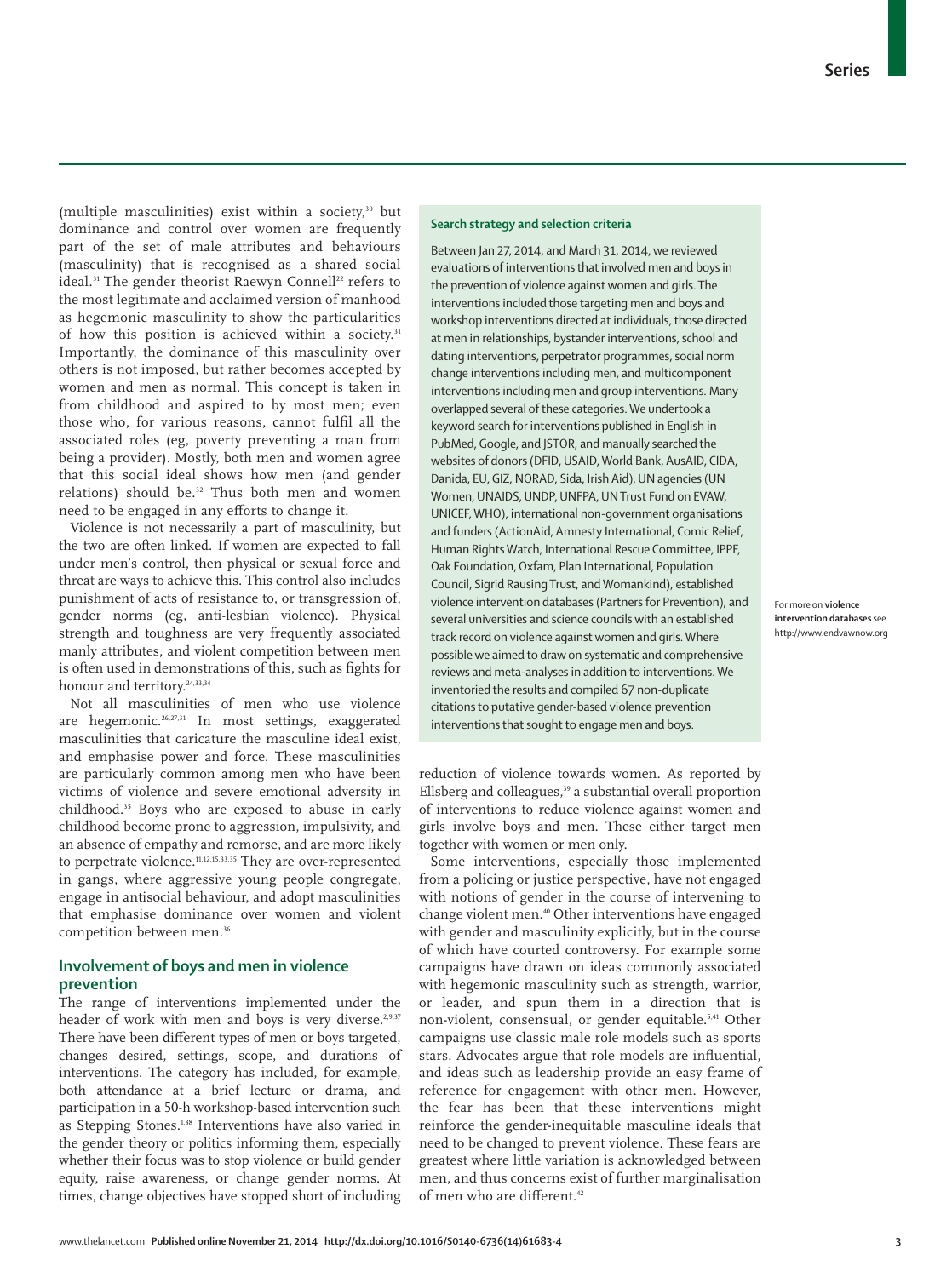Interventions have sought to change the way men see themselves as men (their gender identities) and resultant gendered practices, including the use of violence, sexual, and other behaviour towards women.<sup>9,37</sup> These interventions have used various strategies.<sup>2</sup> Some have focused on involving those who are not themselves violent by encouraging intervention with other men who are sexist and aggressive.5 The Mentors in Violence Prevention intervention in the USA is a good example, and has been quite widely used. Face-to-face educational programmes with boys and young men (and sometimes women and girls) that promote critical reflection on gendered behaviours and norms have spread across settings from clubs and schools, to sports teams, workplaces, and other institutions. Examples include the Gender Equity Movement in Schools adaptations in South Asia and Vietnam,<sup>43</sup> the Men of Strength Clubs of Men Can Stop Rape in Washington, DC,<sup>41</sup> and Sonke Gender Justice's work with the South African military.

As a complement to group education, social marketing strategies have been used in an effort to shift attitudes on men's use of violence, for example as pioneered through Instituto Promundo's Programme H that started in Brazil and has been adapted in several countries.<sup>44</sup> There have been efforts to engage men through parenting and couples programmes, such as the worldwide Men Care campaign that has a violence prevention component in Indonesia. These efforts stem from a belief that men involved in care practices might be less likely to use violence towards women, although more empirical evidence of this is needed.<sup>45</sup> Addressing the systemic and structural supports for male violence is increasingly understood to be paramount, especially social norms on gender such as barriers to women's participation in politics and the economy. Community mobilisation approaches, such as Men's Action for Stopping Violence against Women in Uttar Pradesh,<sup>46</sup> foster men's participation in collective advocacy and social movements, often in close collaboration with women and women's groups.

## **Lessons from prevention programmes**

Evidence of the effectiveness of interventions involving men and boys for the reduction of use of violence, or its risk factors, is poor, since rigorous evaluations are few, their geographical base narrow, and the interventions evaluated have often been weak.<sup>1</sup> A comprehensive review<sup>1</sup> of interventions with men and boys to prevent sexual violence identified 65 high-quality studies, and a handful have been reported since.<sup>47</sup> Of the 65 studies, 85% took place in high-income countries and 90% in school settings. A third were only one session, typically of an hour's duration, and few assessed change in the perpetration of violence as opposed to participant satisfaction or attitudes. Only eight interventions were classified as strong when evaluated with the Cochrane Collaboration tool for bias assessment, and only seven of

the moderate or strong evaluations had an effect on violence perpetration. Of these, four were focused on early teens, five included both sexes in the intervention, and all involved more prolonged interventions that addressed violence through promotion of respectful intimate relationships. For example, the two strong interventions that had an effect on male perpetration of violence were a 50 h programme with school-attending young people in South Africa and a 26 h school programme in Canada.<sup>38,48</sup>

Despite the small evidence base, these effective interventions with men and boys address masculinity; that is they explicitly address the norms, behaviours, and relationships associated with ideals of manhood.<sup>47</sup> Such programmes have been termed gender-transformative, in that they seek to transform gender norms and promote more gender-equitable relations between men and women,<sup>49</sup> and most worked with both women and men, which is essential for sustained gender transformation.<sup>1</sup>

Only five of 12 moderate or strong evaluations of interventions that sought to change gender roles had positive findings. Bystander interventions—those that aimed to teach non-violent men or women to challenge tacit acceptance of behaviour by others—did not fare well.<sup>1</sup> Overall, two<sup>50,51</sup> of three<sup>52</sup> moderate or strong evaluations have had any significant findings, but there have been serious limitations in many of the evaluations and so these cannot be considered to have shown the interventions worked. The evaluations of bystander attitude interventions showed no more promise.<sup>53</sup> Some prevention strategies have powerful rationales, but have been implemented infrequently and rarely assessed, or have never had efforts made to optimise them. These include interventions that focus on changing social norms54 and initiatives specifically for male-dominated or masculine workplaces, sports, and military contexts, where violence prevalence is high. The focus of many prevention interventions has tended to be to raise awareness and change gender attitudes, with an assumption that behaviour change will follow; yet decades of behaviour change research shows the association between attitudes and behaviour to be complex and bidirectional.55,56 Awareness might be more readily raised among those with least propensity to ever be violent. Research from the USA with men in college attending rape prevention programmes suggests that these have less effect on men at a higher risk of committing rape.<sup>57</sup> Violence prevention with men is very unlikely to be optimised with a one size fits all intervention. Men who perpetrate the most severe violence against women often do not see themselves as bound by social norms.<sup>33,35</sup> Men who are most violent and controlling towards women often have notable victimisation histories, or an exaggerated sense of entitlement.<sup>33</sup> Interventions that seek to reduce the violence of men who are bound by social norms might need to be different from those targeting men who are positioned at society's margins, especially men who

For more on **education of men on gender violence issues** see http://www.jacksonkatz.com/ w\_t.html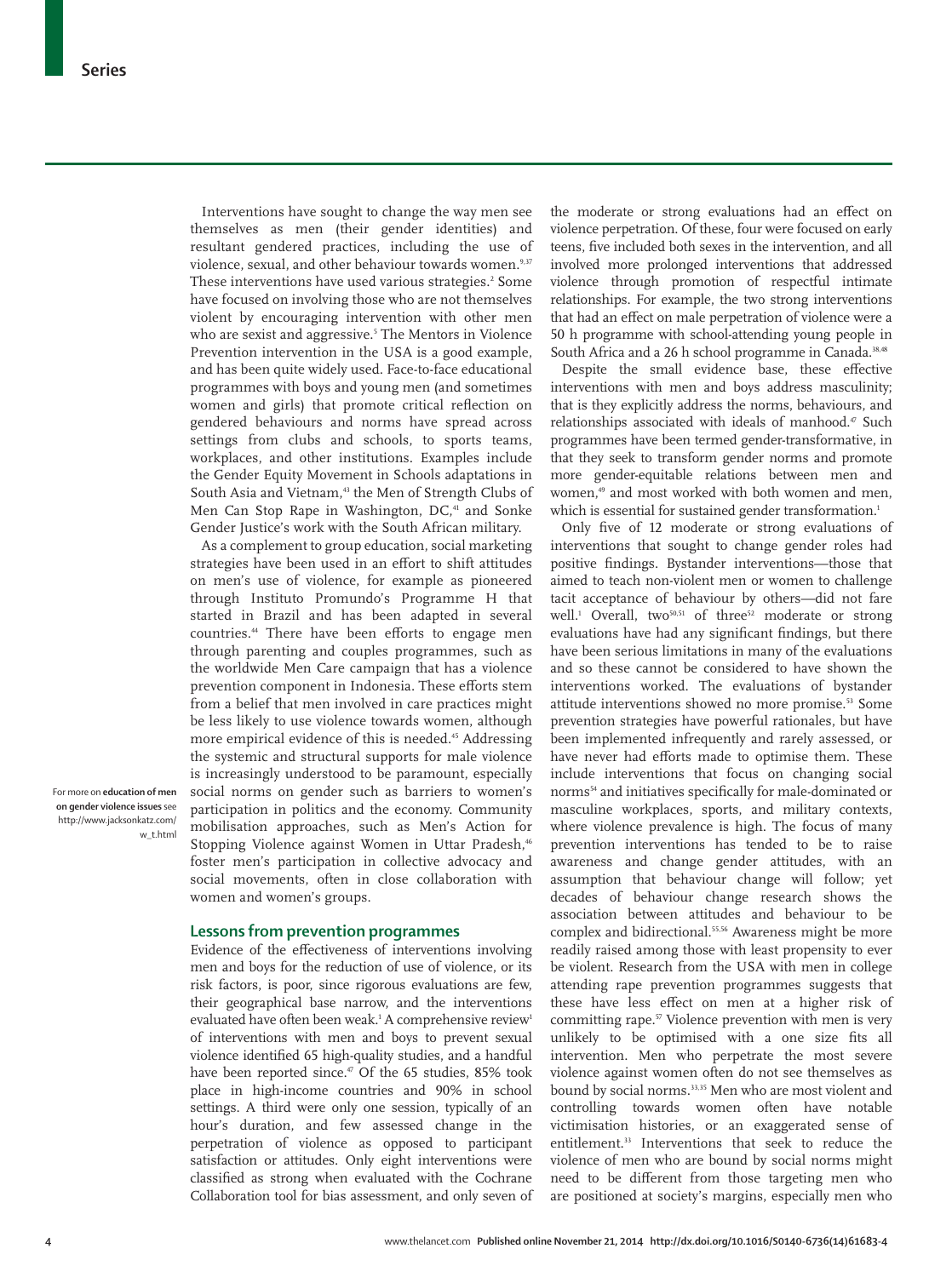are highly violent, otherwise antisocial, structurally marginalised through poverty, and in environments where the social norms supporting violence are strongest.

Perpetrators' programmes characteristically target more violent men, often identified by courts or through restorative justice models. They can be mandated by court order or voluntary, and often use cognitive behavioural therapy approaches. As reported by Ellsberg and colleagues<sup>39</sup> most of the programmes assessed have been in the USA, but the research has many limitations. Three systematic reviews<sup>58-60</sup> have concluded that no evidence suggests that perpetrators' programmes have any notable effect on reduction of recidivism, but this finding is partly caused by the small evidence base, and researchers are calling for more tests of such interventions using diverse strategies in different settings. The interventions could be better and it has been argued that those programmes that more explicitly aim to address masculinities might be more promising.<sup>61</sup>

Change in the use of violence by men is especially difficult in communities that have experienced multiple traumatic events, particularly lengthy conflict, and where normative support for the use of violence to show dominance is especially strong. Here, the need exists to address normative use of multiple forms of violence, change gender norms, strengthen livelihoods, and recognise the pain of men's (and women's) experiences as victims at a population level. Long-term work with multiple participants is needed. However, in some post-conflict settings, less complex masculinity interventions have shown promise.<sup>62</sup> Several interventions have been developed to address deeply rooted social norms in difficult settings. For example, the non-government organisation Tostan's intervention on social norm change to prevent female genital mutilation (FGM) in rural Senegal. Tostan works with communities with sessions two to three times a week over 6–8 months and combines broader life skills, such as literacy and numeracy, with programming on gender, violence, and (in view of their specific goal) FGM. Qualitative research suggests that there may be substantial reductions in FGM in Tostan's villages.<sup>63</sup>

Interventions with men have generally not developed links with substance misuse programmes and other therapeutic programmes, and currently most of these do not ask about, or deal with, intimate partner violence perpetration. Although alcohol is not a main driver of violence against women in many countries at a population level, it is an important risk factor in some.11,15 Population-level interventions on alcohol use, for example reduction of outlet density, coupons to ration alcohol, or higher tax, have been associated with reduced gender-based violence and child abuse rates.<sup>64-66</sup> Interventions that reduce alcohol misuse can have positive effects at an individual level.67 In low-income and middle-income countries particularly, research is needed into the benefits of the combination of intimate partner violence prevention with alcohol abuse prevention interventions that are currently being used, such as early detection and brief interventions for problem drinking in primary health care; interventions to change social norms related to men's alcohol and other drug consumption; and couples interventions and self-help therapy (such as Alcoholics Anonymous). More research should be done about the contribution of therapeutic interventions with boys or men that address combinations of these factors healing from traumatic experiences, substance misuse, mental ill-health, and use of violence—based on the assumption that they are interrelated.

# **Masculinities and change**

So how do we build better interventions with men and boys? Present discourse about evidence-based prevention programming emphasises the need for interventions to have an explicit theory of change, grounded in an empirical understanding of the problem. Interventions to prevent male use of violence need to start by understanding the risk factors for men's perpetration. More than 10000 men participated in the recent UN study in Asia and the Pacific, $44$  providing valuable insights into factors associated with men's perpetration of violence against women and girls, and complementing work from South Africa and work done through the International Men and Gender Equality Survey (IMAGES).<sup>11,12,15,68,69</sup> Figure 2 summarises the factors associated with perpetration of intimate partner violence and non-partner rape.

When grouped together, many of these behaviours are rooted in expected practices or entitlements that flow from the hegemonic ideals that men should be strong, tough, in control over women and their bodies, heterosexual, and sexually dominant.<sup>11,14,15,69</sup> For example, key factors strongly associated with perpetration of intimate partner violence and non-partner rape include controlling behaviours towards women and inequitable gender attitudes, behaviours which emphasise (hetero) sexual prowess (transactional sex and having multiple sexual partners), and involvement in violence with men (figure  $2)$ ,  $1,15,70,71$  Other associated factors suggest that men who are violent are more likely to struggle to live up to a masculine ideal in other respects, for example by having depression, or alcohol and drug misuse, no high school education, and current food insecurity (the latter two being proxies for social marginalisation and poverty).11,14,15 Furthermore, men's own history as victims of violence is visible in associations between perpetration and men's experiences of childhood victimisation, rape, and homophobic abuse. $11,14,15,72$  These two groups of factors expose the other side of the coin: men struggling to live up to the ideals of manhood that are hard to reach, and men who have been traumatised through harsh childhoods and violence in adulthood.

Figure 2 shows how the measured risk factors for intimate partner violence and non-partner rape perpetration can be read from the perspective of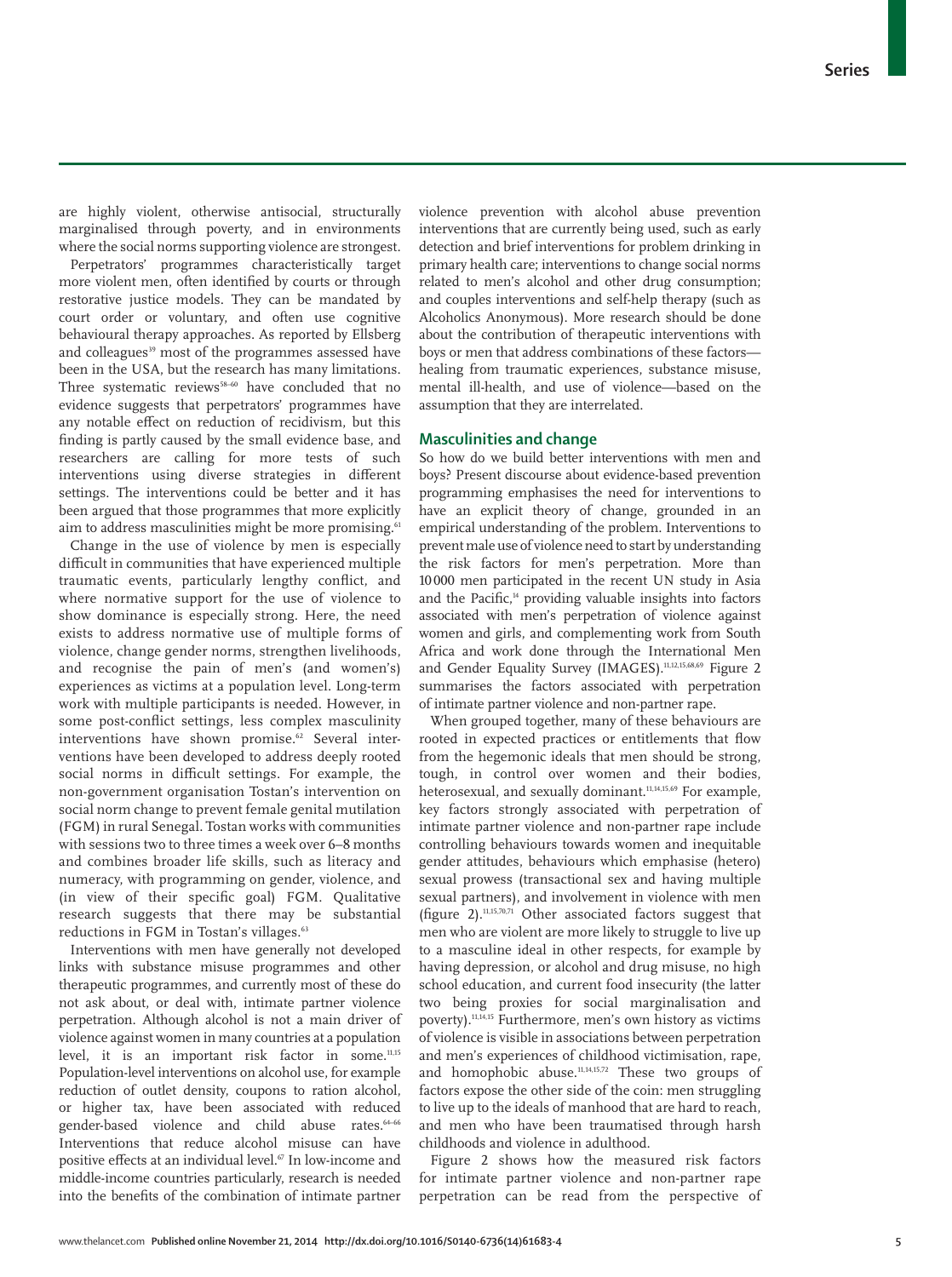| Features of hegemonic masculinity<br>Intervention focus to reduce<br>male perpetration<br>Associated with the two types of<br>violence against women and girls | Rape |        | Heterosexual success | Dominance and control of women | Sexual entitlement | Strength and toughness | Willingness to use violence | Social norms on gender | Parenting, including reduction of use of violence | Psychotherapeutic intervention | Relationship skills | Poverty and social marginallisation | Strengthening of women's resilience |
|----------------------------------------------------------------------------------------------------------------------------------------------------------------|------|--------|----------------------|--------------------------------|--------------------|------------------------|-----------------------------|------------------------|---------------------------------------------------|--------------------------------|---------------------|-------------------------------------|-------------------------------------|
| <b>Risk factors</b>                                                                                                                                            |      | $\geq$ |                      |                                |                    |                        |                             |                        |                                                   |                                |                     |                                     |                                     |
| Many lifetime sexual partners                                                                                                                                  |      |        |                      |                                |                    |                        |                             |                        |                                                   |                                |                     |                                     |                                     |
| Transactional sex or sex with a sex worker                                                                                                                     |      |        |                      |                                |                    |                        |                             |                        |                                                   |                                |                     |                                     |                                     |
| Physical intimate partner violence                                                                                                                             |      |        |                      |                                |                    |                        |                             |                        |                                                   |                                |                     |                                     |                                     |
| Fights with men                                                                                                                                                |      |        |                      |                                |                    |                        |                             |                        |                                                   |                                |                     |                                     |                                     |
| Gang membership                                                                                                                                                |      |        |                      |                                |                    |                        |                             |                        |                                                   |                                |                     |                                     |                                     |
| Substance abuse                                                                                                                                                |      |        |                      |                                |                    |                        |                             |                        |                                                   |                                |                     |                                     |                                     |
| Problem drinking                                                                                                                                               |      |        |                      |                                |                    |                        |                             |                        |                                                   |                                |                     |                                     |                                     |
| Illicit drug use                                                                                                                                               |      |        |                      |                                |                    |                        |                             |                        |                                                   |                                |                     |                                     |                                     |
| Relationship factors                                                                                                                                           |      |        |                      |                                |                    |                        |                             |                        |                                                   |                                |                     |                                     |                                     |
| Gender inequitable attitudes                                                                                                                                   |      |        |                      |                                |                    |                        |                             |                        |                                                   |                                |                     |                                     |                                     |
| Controlling behaviours                                                                                                                                         |      |        |                      |                                |                    |                        |                             |                        |                                                   |                                |                     |                                     |                                     |
| Frequent quarrelling                                                                                                                                           |      |        |                      |                                |                    |                        |                             |                        |                                                   |                                |                     |                                     |                                     |
| Social learning of use of IPV                                                                                                                                  |      |        |                      |                                |                    |                        |                             |                        |                                                   |                                |                     |                                     |                                     |
| Witnessed abuse of mother                                                                                                                                      |      |        |                      |                                |                    |                        |                             |                        |                                                   |                                |                     |                                     |                                     |
| Psychological factors                                                                                                                                          |      |        |                      |                                |                    |                        |                             |                        |                                                   |                                |                     |                                     |                                     |
| Low empathy                                                                                                                                                    |      |        |                      |                                |                    |                        |                             |                        |                                                   |                                |                     |                                     |                                     |
| Psychopathic traits                                                                                                                                            |      |        |                      |                                |                    |                        |                             |                        |                                                   |                                |                     |                                     |                                     |
| Depression                                                                                                                                                     |      |        |                      |                                |                    |                        |                             |                        |                                                   |                                |                     |                                     |                                     |
| Male victimisation experience                                                                                                                                  |      |        |                      |                                |                    |                        |                             |                        |                                                   |                                |                     |                                     |                                     |
| Experienced rape                                                                                                                                               |      |        |                      |                                |                    |                        |                             |                        |                                                   |                                |                     |                                     |                                     |
| Experience of homophobic abuse or violence                                                                                                                     |      |        |                      |                                |                    |                        |                             |                        |                                                   |                                |                     |                                     |                                     |
| Sexual, physical, and emotional abuse in childhood                                                                                                             |      |        |                      |                                |                    |                        |                             |                        |                                                   |                                |                     |                                     |                                     |
| Social marginalisation and poverty                                                                                                                             |      |        |                      |                                |                    |                        |                             |                        |                                                   |                                |                     |                                     |                                     |
| Educational attainment                                                                                                                                         |      |        |                      |                                |                    |                        |                             |                        |                                                   |                                |                     |                                     |                                     |
| Food insecurity                                                                                                                                                |      |        |                      |                                |                    |                        |                             |                        |                                                   |                                |                     |                                     |                                     |

## *Figure 2:* **Risk factors for male perpetration of violence, connections to dimensions of hegemonic masculinity, and translation into foci for interventions**

Risk factors are drawn from the UN Multicountry Study on men and violence (papers three and six on rape and intimate partner violence, respectively). Risk factors are listed in column one and the grey shading shows which are associated with the two types of violence against women and girls. Key factors strongly associated with perpetration of intimate partner violence and non-partner rape are shaded in pink. The purple shading shows the different risk factors that each intervention type might address.

|                                                                         | Implications                                                                                                                   |  |  |  |
|-------------------------------------------------------------------------|--------------------------------------------------------------------------------------------------------------------------------|--|--|--|
| Multiple masculinities                                                  | Avoid gender stereotypes, emphasise differences, and inequalities<br>among men                                                 |  |  |  |
| Competition between masculinities                                       | Engage with men's vulnerability from other men                                                                                 |  |  |  |
| Denial of vulnerability                                                 | Engage with men's other vulnerabilities (eg, health, poverty)                                                                  |  |  |  |
| Women and all things feminine<br>presented as the opposite of manly     | Engage with similarities between men and women                                                                                 |  |  |  |
| Use of violence                                                         | Address multiplicity of men's violence                                                                                         |  |  |  |
| Gay men and all things effeminate<br>presented as the opposite of manly | Address homophobia                                                                                                             |  |  |  |
| Power of men taken for granted                                          | Challenge the taken for granted power of men by empowerment and<br>raising of consciousness in women to tackle gender inequity |  |  |  |
| Male privilege and power over women                                     | Challenge men's privilege                                                                                                      |  |  |  |
| Table: Use of Raewyn Connell's gender theory to build interventions     |                                                                                                                                |  |  |  |

hegemonic masculinity and individual behaviours seen to represent different underlying features. The importance of understanding this is that interventions do not need to be developed to address each of the individual risk factors, but to change the ideas and behaviours that men adopt in the course of showing that they are men. Interventions that have sought to do this, such as Stepping Stones, have shown the possibility of this approach, and that, with a reduction in violence, a change in other practices associated with hegemonic masculinity can be seen.<sup>38</sup> Interventions commonly have the potential to address multiple risk factors and this is illustrated by figure 2, which shows the different risk factors that each intervention type might address.

Theoretically based interventions need to draw from gender theory in this broad way, but they also need to draw from it in microlevel intervention planning. The table shows some of the considerations here. For example, discussion of changing social norms can be opened up through acknowledgment that multiple ways of being a man exist, and that men's positions and experiences shift. Interventions that offer simplistic and homogenous portrayals of ideal masculinity are not helpful in this respect. Over time, men might both feel vulnerable and entitled. Interventions often benefit from enabling men to acknowledge their fears and experiences of victimisation. Social norms regarding masculinity often emphasise men's difference from women, and differences between masculine norms and those of gay men. Acknowledgment of similarities between men and women, and addressing homophobia, are important for gender transformation. Even in settings of poverty and adversity, men are typically better off than similarly placed women, irrespective of their perceptions of hardship in comparison to all men. Critical analysis of men's privilege, power, and how they use their power is crucial to transform men. Finally, work with both women and men is important, because women often take for granted men's power and dominance over them. In some instances, within the constraints of power relations within their social context, women might benefit individually from men's power and therefore actively support it; for example, if doing so enables them to achieve status and power in their own right (eg, over younger women or daughters in law).<sup>73</sup> A need exists to empower women not only economically, but also socially and individually, and to raise their consciousness to enable critical thought on women's own role in male gender socialisation and the maintenance of gender power hierarchies so they demand more equitable relationships. This need is suggested by research from South Africa that shows women's acquiescence to the social order of male domination both in their expectations of men and their dating preferences.74,75 Effective women-focused initiatives have sought to strengthen resilience against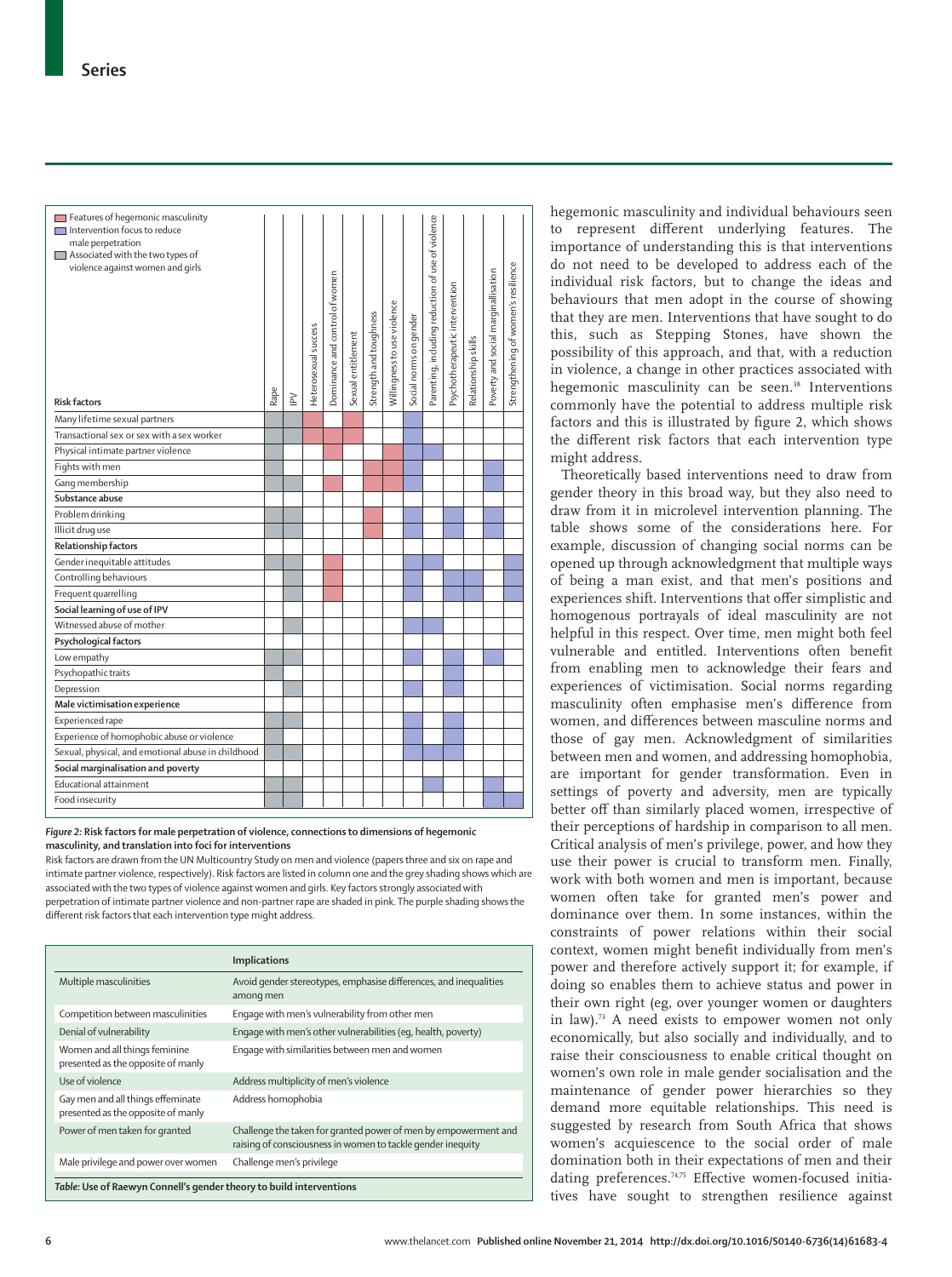www.thelancet.com **Published online November 21, 2014 http://dx.doi.org/10.1016/S0140-6736(14)61683-4 7**

violence by combining economic empowerment interventions with efforts to raise awareness of rights and build women's relationship skills.<sup>76</sup>

Intervention developers also need to think about the question of what drives and enables change. Ecological approaches (ie, those that address risk factors operating at several of the levels shown in figure 3) are particularly important to understand what supports social norms within settings and, where relevant, institutions. In particular, the necessity exists to understand the dynamic intersections between factors pertaining to an individual, peer, household, or relationship, and broader community levels (figure 3). This necessity is suggested, for example, by work to change gender norms in schools, which underscores the need to focus on interventions within a classroom (eg, lesson and curriculum), institutional policy (eg, on sexual harassment, corporal punishment), interactions (eg, respect shown by teachers for learners, bullying), and the wider environment (eg, the role of parents in support of schools' teaching). $777$ 

Intervention developers need to select methods based on an empirical understanding of what types of change can be achieved with different types of intervention approaches. Interventions that have reduced violence perpetration have tended to be many hours long, often involved women and men with combined single-sex and mixed group delivery, and have included critical reflection on social norms and building of relationship skills.38,48 Communication campaigns have an important role to provoke conversation about an issue and can contribute to complex processes that have long-term benefits, but generally do not change behaviour in the short term.79,80 The outputs and outcomes that are intended should be projected and stated explicitly.

# **Ways forward**

Clear ways forward to enhance violence prevention exist in the form of approaches that involve boys and men in addition to efforts to strengthen women's resilience to violence. As a starting point, this Series paper discussed gender theory to explain that violence against women and girls does not occur in a social vacuum, but arises out of a context of gender inequity and social norms of gender relations that are largely supported by both men and women.<sup>22,75,81</sup> Thus women and men, and younger and older people, all need to be actively involved in prevention efforts for sustainable gender transformation to be achieved, since gender norms are reproduced through generations and operate across the lifecourse and not only among those most at risk of current perpetration.

Some variation in the importance of different risk factors exists across settings, because masculinities, men's histories, traumatic event exposure, and social marginalisation all vary. Therefore, programme planning should be based on local data, including sociological data that provide insight into masculinities and any variations in the known risk factors for perpetration.<sup>14</sup> In many intervention sites, mapping of local versions of masculinities and their influences can be a useful part of formative research for the intervention design, and can also be part of the intervention. Interventions that address masculinity seem to be more effective than those that remain blind to the powerful influences of gender norms and systems of inequality. Thus, understanding and application of theories of masculinity are important for effective intervention design. Furthermore, the theories suggest a movement away from interventions with primary goals related to individual-level attitude changes, towards a focus on transformation of hegemonic masculinities associated with violence perpetration, with a goal of violence prevention.

Masculinities are embodied and reproduced across the social ecology, and thus interventions must seek changes at multiple levels. One intervention or organisation cannot always do this and so strategic approaches to programming, with collaborations between organisations, can be particularly valuable. Further research is needed into the association between changes among individuals, partnership dyads, and in communities. This is not only a question of the scaling up of discrete interventions, but coordination of separate interventions, which work at different ecological levels and target different risk factors to achieve a reduction in violence.

Some individual risk factors for violence perpetration, particularly exposure to childhood adversity, and subsequent traumatic experiences, substance misuse, and mental ill-health, are also important factors that need specific responses. Mental health services are often underprovided and not focused on assisting trauma victims, but the importance of these services for men and women needs to be recognised.

New generations of interventions need to take the finding that more successful violence prevention programmes have a relatively long participant engagement time as a starting point. Further research is needed to optimise this finding and understand how best to gain



*Figure 3:* **Transformation of masculinities through combined changes across the social ecology**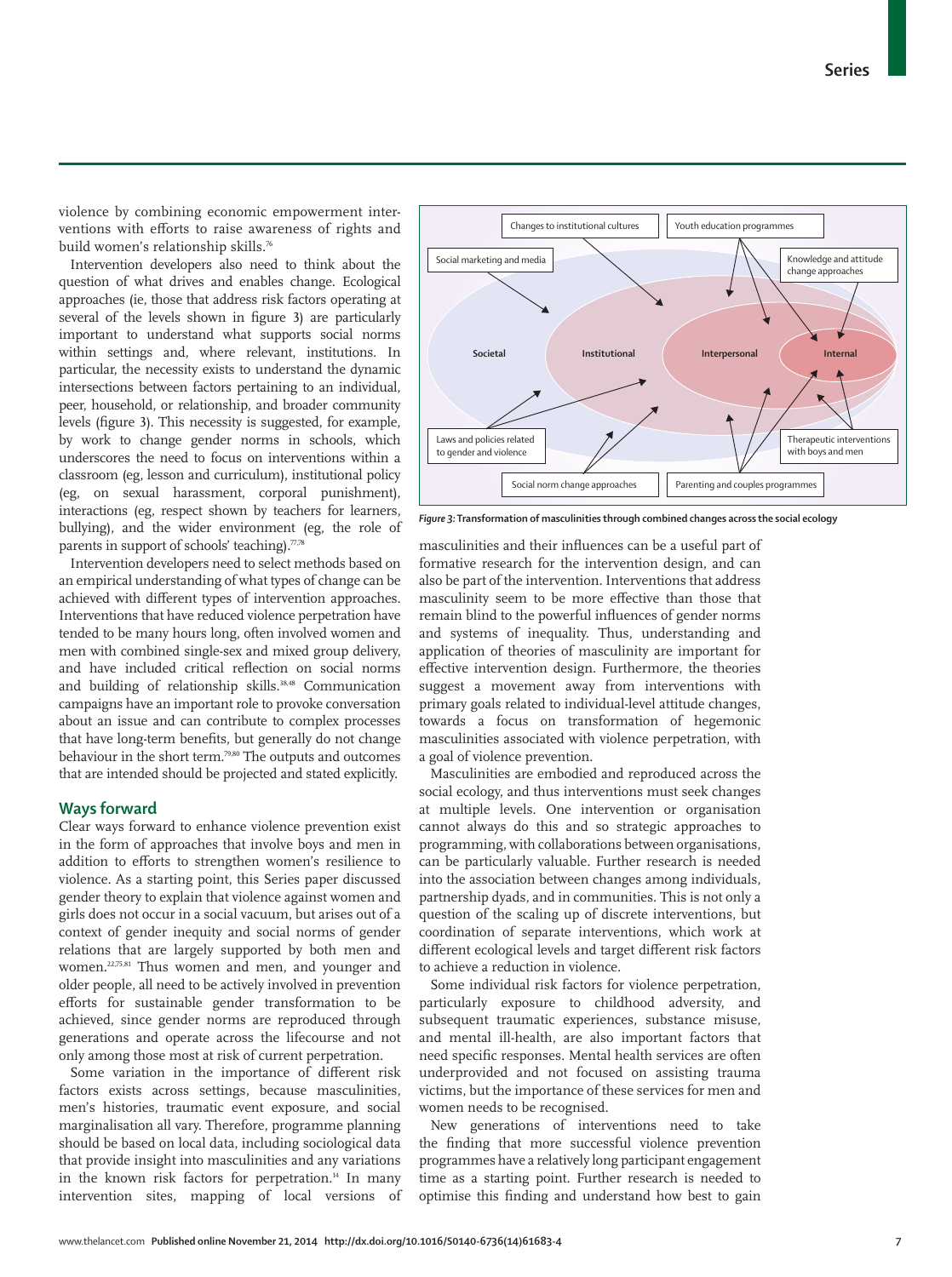value for money in violence prevention, but, at present, evidence suggests that brief interventions on gender norms might simply not work. Overall, the questions of whether and how diversity among men should be taken into account in interventions, and what the implications of this are for efforts to prevent the occurrence of violence are too little understood.

One of the key controversies in work with men has been the presentation of this approach as a superior alternative to historical work with women on violence prevention and responses. This controversy is increasingly clear as a false dichotomy. Experience shows that violence prevention cannot be undertaken successfully without provision of services for survivors, and indications that social institutions care about violence against women and girls. Successful prevention should involve empowerment of women as individuals, within relationships and across society, and transformation of masculinities should be framed as a complement to these. Furthermore, men need to both change themselves and align themselves with women to deepen and sustain the goals of women's rights and empowerment in economic, political, and domestic terms. Deepening of men's understanding of the need for this change is crucial, including how they can contribute directly, such as by including their daughters in inheritance (or changing laws if this is prohibited), supporting women's work, sharing domestic work, or at a community level through supporting women's participation in political processes.

#### **Contributors**

All authors contributed to the writing of the paper and approved the final draft.

### **Declaration of interests**

We declare no competing interests.

#### **Acknowledgments**

RJ was supported by the Medical Research Council of South Africa and received funding from the Department for International Development (DFID). JL was supported by the United Nations Development Plan. MF was supported by the University of Wollongong for the work of writing the manuscript. This document is an output from What Works to prevent Violence: a Global Programme which is funded by the UK Aid from the UK DFID for the benefit of developing countries. However, the views expressed and information contained in it are not necessarily those of or endorsed by DFID, which can accept no responsibility for such views or information or for any reliance placed on them. RJ is grateful to the South Africa/Sweden research links programme Hegemonic Masculinities study group for inspiration in the development some of the ideas presented here.

#### **References**

- 1 Ricardo C, Eads M, Barker G. Engaging Boys and Young Men in the Prevention of Sexual Violence: A Systematic and Global Review of Evaluated Interventions. Pretoria: Sexual Violence Research Initiative, 2012.
- 2 Flood M. Involving Men in Efforts to End Violence Against Women. *Men Masculinities* 2011; **14:** 358–77.
- 3 Taylor A, Barker G. Programmes for men who have used violence against women: Recommendations for action and caution. Rio de Janeiro and Washington, DC: Instituto Promundo and Promundo-US, 2013.
- 4 United Nations Division for the Advancement of Women. The Role of Men and Boys in Achieving Gender Equality. New York: DAW in collaboration with ILO, UNAIDS and UNDP, 2003.
- 5 Katz J. The macho paradox: Why Some Men Hurt Women and and How All Men Can Help. Naperville, Illinois: Sourcebooks Inc, 2006.
- 6 Pease B. Engaging Men in Men's Violence Prevention: Exploring the tensions, dilemmas and possibilities. Sydney: Australian Domestic & Family Violence Clearing House, 2008.
- Sweetman C. Introduction: Working with men on gender equality. *Gend Dev* 2013; **21:** 1–13.
- 8 Grieg A, Kimmel M, Lang J. Men, Masculinities and Development: Broadening Our Work towards Gender Equality. New York: United Nations Development Programme, 2000.
- 9 Barker G, Ricardo C, Nascimento M. Engaging men and boys to transform gender-based health inequities: Evidence from programme interventions. Geneva: World Health Organization, 2007.
- 10 Kimball E, Edleson J, Tolman RM, Neugut T, Carlson J. Global Efforts to Engage Men in Preventing Violence Against Women:an International Survey St Paul, Minnesota: School of Social Work, University of Minnesota, 2010.
- 11 Jewkes R, Fulu E, Roselli T, García-Moreno C. Prevalence and risk factors for non-partner rape perpetration: findings from the UN Multi-country Cross-sectional Study on Men and Violence in Asia and the Pacific. *Lancet Glob Health* 2013; **1:** e208–18.
- 12 Jewkes R, Sikweyiya Y, Morrell R, Dunkle K. Gender inequitable masculinity and sexual entitlement in rape perpetration South Africa: findings of a cross-sectional study. *PLoS One* 2011; **6:** e29590.
- 13 White JA, Smith PH. Sexual assault perpetration and reperpetration: from adolescence to young aduldhood. *Crim Justice Behav* 2004; **31:** 182–202.
- 14 Fulu E, Warner X, Miedema S, Jewkes R, Roselli T, Lang J. Why Do Some Men Use Violence Against Women and How Can We Prevent it. Quantitative Findings from the United Nations Multi-Country Study on Men and Violence in Asia and the Pacific. Bankok: United Nations Development Programme, United Nations Population Fund, United Nations Women and United nations Volunteers, 2013.
- 15 Fulu E, Jewkes R, Roselli T, García-Moreno C. Prevalence and risk factors for male perpetration of intimate partner violence: findings from the UN Multi-country Study on Men and Violence in Asia and the Pacific. *Lancet Glob Health* 2013; **1:** e187–207.
- 16 Institute for Health Metrics and Evaluation. Global burden of disease heat map. http://www.healthdata.org/data-visualization/ gbd-heatmap (accessed Oct 16, 2014).
- 17 Stoltenborgh M, van Ijzendoorn MH, Euser EM, Bakermans-Kranenburg MJ. A global perspective on child sexual abuse: meta-analysis of prevalence around the world. *Child Maltreat* 2011; **16:** 79–101.
- 18 Stöckl H, Devries K, Rotstein A, et al. The global prevalence of intimate partner homicide: a systematic review. *Lancet* 2013; **382:** 859–65.
- Levinson D. Family violence in cross-cultural perpective. Newbury Park: Sage, 1989.
- 20 Jewkes R. Intimate partner violence: causes and prevention. *Lancet* 2002; **359:** 1423–29.
- 21 Black MC, Basile KC, Breiding MJ, et al. The National Intimate Partner and Sexual Violence Survey (NISVS): 2010 Summary Report. Atlanta, GA: National Center for Injury Prevention and Control, Centers for Disease Control and Prevention, 2011.
- 22 Connell R. Gender and power: Society, the Person and Sexual Politics. Palo Alta, Calif: University of California Press, 1987.
- 23 Morrell R, ed. Changing men in Southern Africa. Pietermaritzberg/ London: University of KwaZulu Natal Press/Zed Press, 2001.
- Morrell R. Of boys and men: masculinity and gender in Southern African Studies. *J South Afr Stud* 1998; **24:** 605–30.
- 25 Morrell R. From Boys to Gentlemen: Settler Masculinity in Colonial Natal, 1880–920. Pretoria: UNISA Press, 2001.
- 26 Hearn J. From hegemonic masculinity to the hegemony of men. *Fem Theory* 2004; **5:** 49–72.
- 27 Hearn J, Nordberg M, Andersson K, et al. Hegemonic masculinity and beyond: 40 years of research in Sweden. *Men Masculinities* 2012; **15:** 31–55.
- 28 Wood K, Jewkes R. 'Dangerous' love: reflections on violence among Xhosa township youth. In: Robert Morrell, editor. *Changing men in Southern Africa* Pietermaritzburg/London: University of Natal Press, Zed Press, 2001: 317–36.
- 29 Moodie D, Ndatshe V, Sibuyi B. Going for gold: men, mines and migration. Berkeley: University of California Press, 1994.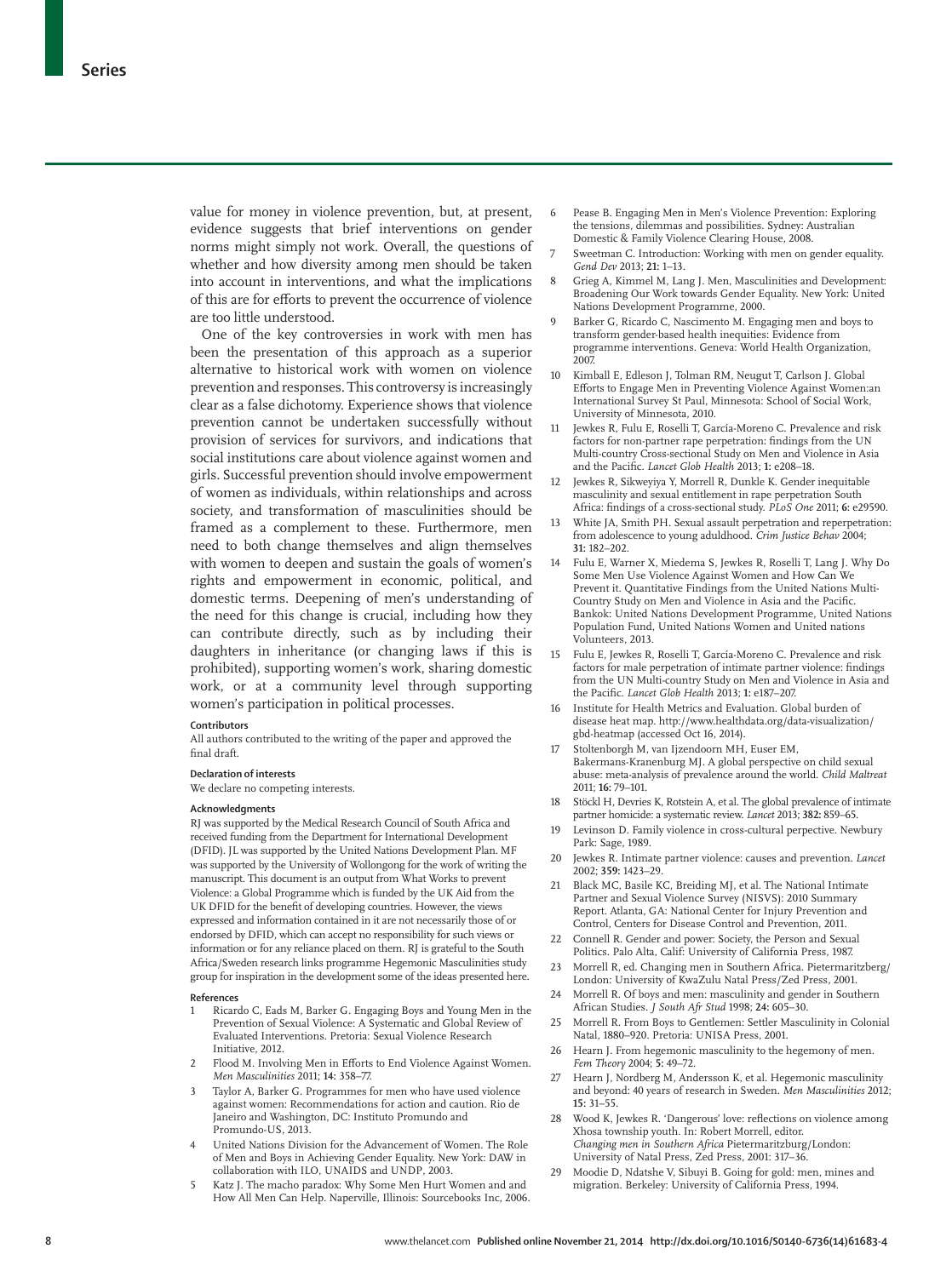- 30 Kimmel M. Masculinities In: (Eds.) MKaAA, editor. Men and Masculinities: A social, cultural, and historical encyclopedia. Santa Barbara, CA: ABC Clio, 2004: 503–07.
- 31 Connell R. Masculinities. Cambridge: Polity Press, 2005.
- 32 Morrell R, Jewkes R, Lindegger G. Hegemonic Masculinity/ies in South Africa: Culture, Power and Gender Politics. *Men Masculinities* 2012; **15:** 11–30.
- 33 Bourgois P. In search of masculinity—Violence, respect and sexuality among Puerto Rican crack dealers in East Harlem. *Br J Criminol* 1996; **36:** 412–27.
- 34 Breckenridge K. The allure of violence: men, race and masculinity on the South African gold mines 1900–1950. *J South Afr Stud* 1998; **24:** 669–83.
- 35 Mathews S, Jewkes R, Abrahams N. 'I had a hard life": Exploring childhood adversity in the shaping of masculinities among men who killed an intimate partner in South Africa. *Br J Criminol* 2011; **51:** 960–77.
- 36 Fonagy P, Target M. Psychoanalytic Theories: Perspectives from Developmental Psychopathology. New York: Routledge, 2003.
- Dworkin SL, Treves-Kagan S, Lippman SA. Gender-transformative interventions to reduce HIV risks and violence with heterosexually-active men: a review of the global evidence. *AIDS Behav* 2013; **17:** 2845–63.
- 38 Jewkes R, Nduna M, Levin J, et al. Impact of stepping stones on incidence of HIV and HSV-2 and sexual behaviour in rural South Africa: cluster randomised controlled trial. *BMJ* 2008; **337:** a506.
- 39 Ellsberg M, Arango DJ, Morton M, et al. Prevention of violence against women and girls: what does the evidence say? *Lancet* 2014; published online Nov 21. http://dx.doi.org/10.1016/S0140-6736(14)61703-7.
- 40 Foshee VA, Bauman KE, Arriaga XB, Helms RW, Koch GG, Linder GF. An evaluation of Safe Dates, an adolescent dating violence prevention program. *Am J Public Health* 1998; **88:** 45–50.
- Hawkins SR. Evaluation findings. Men can stop rape. Men of strength club 2005–2006. http://www.mencanstoprape.org/images/ stories/Images\_\_Logos/Who\_We\_Are/MOST\_Club/Evaluation\_ Feb-06.pdf (accessed Oct 16, 2014).
- 42 Murphy M. An open letter to the organizers, presenters and attendees of the First National Conference for Campus Based Men's Gender Equality and Anti-Violence Groups (St. John's University, Collegeville, MN, November 2009). *J Men's Stud* 2010; **18:** 103–08.
- Achyut P, Bhatla N, Khandekar S, Maitra S, Verma R. Building Support for Gender Equality among Young Adolescents in School: Findings from Mumbai, India. New Delhi: ICRW, 2011.
- Pulerwitz J, Barker G, Segundo M, Nascimento M. Promoting Equitable Gender Norms and Behaviors in Young Men as an HIV/AIDS Prevention Strategy. Washington, DC: Population Council, 2006.
- 45 Morrell R, Jewkes R. Carework and caring: A path to gender equitable practices among men in South Africa? *Int J Equity Health* 2011; **10:** 17.
- 46 Das A, Mogford E, Singh SK, Barbhuiya RA, Chandra S, Wahl R. Reviewing responsibilities and renewing relationships: an intervention with men on violence against women in India. *Cult Health Sex* 2012; **14:** 659–75.
- 47 Fulu E, Kerr-Wilson A, Lang J. What works to prevent violence against women and girls? Evidence Review of interventions to prevent violence against women and girls Pretoria: Medical Research Council, 2014.
- Wolfe DA, Crooks C, Jaffe P, et al. A school-based program to prevent adolescent dating violence: a cluster randomized trial. *Arch Pediatr Adolesc Med* 2009; **163:** 692–99.
- 49 World Health Organization. Engaging Men and Boys in Changing Gender-Based Inequity in Health: Evidence from programme interventions. Geneva: World Health Organization, 2007.
- 50 Miller E, Tancredi DJ, McCauley HL, et al. One-year follow-up of a coach-delivered dating violence prevention program: a cluster randomized controlled trial. *Am J Prev Med* 2013; **45:** 108–12.
- 51 Gidycz CA, Orchowski LM, Berkowitz AD. Preventing sexual aggression among college men: an evaluation of a social norms and bystander intervention program. *Violence Against Women* 2011; **17:** 720–42.
- 52 Banyard VL, Moynihan MM, Plante E. Sexual Violence Prevention Through Bystander Education: An Experimental Evaluation. *J Community Psychol* 2007; **35:** 463–81.
- 53 Miller E, Das M, Tancredi DJ, et al. Evaluation of a gender-based violence prevention program for student athletes in Mumbai, India. *J Interpers Violence* 2014; **29:** 758–78.
- Abramsky T, Devries K, Kiss L, et al. Findings from the SASA! Study: a cluster randomized controlled trial to assess the impact of a community mobilization intervention to prevent violence against women and reduce HIV risk in Kampala, Uganda. *BMC Med* 2014; **12:** 122.
- 55 de Leeuw RN, Engels RC, Vermulst AA, Scholte RH. Do smoking attitudes predict behaviour? A longitudinal study on the bi-directional relations between adolescents' smoking attitudes and behaviours. *Addiction* 2008; **103:** 1713–21.
- 56 Bajos N, Hubert M, Sandfort T. Sexual Behaviour and HIV/AIDS in Europe: Comparisons of National Surveys. London: UCL Press, 1998.
- 57 Stephens KA, George WH. Rape prevention with college men: evaluating risk status. *J Interpers Violence* 2009; **24:** 996–1013.
- 58 Feder L, Austin S, Wilson D. Court-Mandated Interventions for Individuals Convicted of Domestic Violence. *Campbell Systematic Reviews* 2008; **4: 1**–46.
- Smedslund G, Dalsbø TK, Steiro A, Winsvold A, Clench-Aas J. Cognitive behavioural therapy for men who physically abuse their female partner (Review). *Cochrane Database Syst Rev* 2007; **3:** CD006048.
- Wathen CN, MacMillan HL. Interventions for violence against women: scientific review. *JAMA* 2003; **289:** 589–600.
- 61 Dobash E, Dobash RP, Cavanagh K, Lewis R. Changing Violent Men. Thousand Oaks CA: Sage, 2000.
- Hossain M, Zimmerman C, Kiss L, et al. Working with men to prevent intimate partner violence in a conflict-affected setting: a pilot cluster randomized controlled trial in rural Côte d'Ivoire. *BMC Public Health* 2014; **14:** 339.
- 63 Diop NJ, Faye MM, Moreau A, Cabral J, et al. The TOSTAN Program. Evaluation of a community based education program in Senegal. New York: Population Council. New York: Population Council, 2004.
- Livingston M. Alcohol outlet density and assault: a spatial analysis. *Addiction* 2008; **103:** 619–28.
- 65 Room R, Jernigan D, Carlini-Marlatt B, et al. Alcohol in developing societies: a public health approach. Helsinki: Helsinki and Geneva, Finnish Foundation for Alcohol Studies and World Health Organization, 2002.
- Wagenaar AC, Tobler AL, Komro KA. Effects of alcohol tax and price policies on morbidity and mortality: a systematic review. *Am J Public Health* 2010; **100:** 2270–78.
- Kaner EF, Dickinson HO, Beyer F, et al. The effectiveness of brief alcohol interventions in primary care settings: a systematic review. *Drug Alcohol Rev* 2009; **28:** 301–23.
- 68 Barker G, Contreras JM, Heilman B, Singh AK, Verma RK, Nascimento M. Evolving men: Initial Results from the International Men and Gender Equality Survey (IMAGES). Washington, DC: International Center for Research on Women, 2011.
- 69 Knight RA, Sims-Knight JE. The developmental antecedents of sexual coercion against women: testing alternative hypotheses with structural equation modeling. *Ann N Y Acad Sci* 2003; **989:** 72–85, discussion 144–53.
- 70 Abrahams N, Jewkes R, Martin LJ, Mathews S. Forensic medicine in South Africa: associations between medical practice and legal case progression and outcomes in female murders. *PLoS One* 2011; **6:** e28620.
- Jewkes R, Dunkle K, Koss MP, et al. Rape perpetration by young, rural South African men: Prevalence, patterns and risk factors. *Soc Sci Med* 2006; **63:** 2949–61.
- 72 Whitaker DJ, Le B, Karl Hanson R, et al. Risk factors for the perpetration of child sexual abuse: a review and meta-analysis. *Child Abuse Negl* 2008; **32:** 529–48.
- 73 Rice K. Ukuthwala in Rural South Africa: Abduction Marriage as a Site of Negotiation about Gender, Rights and Generational Authority Among the Xhosa. *J South Afr Stud* 2014; **40:** 381–99.
- 74 Talbot K, Quayle M. The Perils of Being a Nice Guy: Contextual Variation in Five Young Women's Constructions of Acceptable Hegemonic and Alternative Masculinities. *Men Masculinities* 2010; **13:** 1–24.
- 75 Jewkes R, Morrell R. Sexuality and the limits of agency among South African teenage women: theorising femininities and their connections to HIV risk practices. *Soc Sci Med* 2012; **74:** 1729–37.